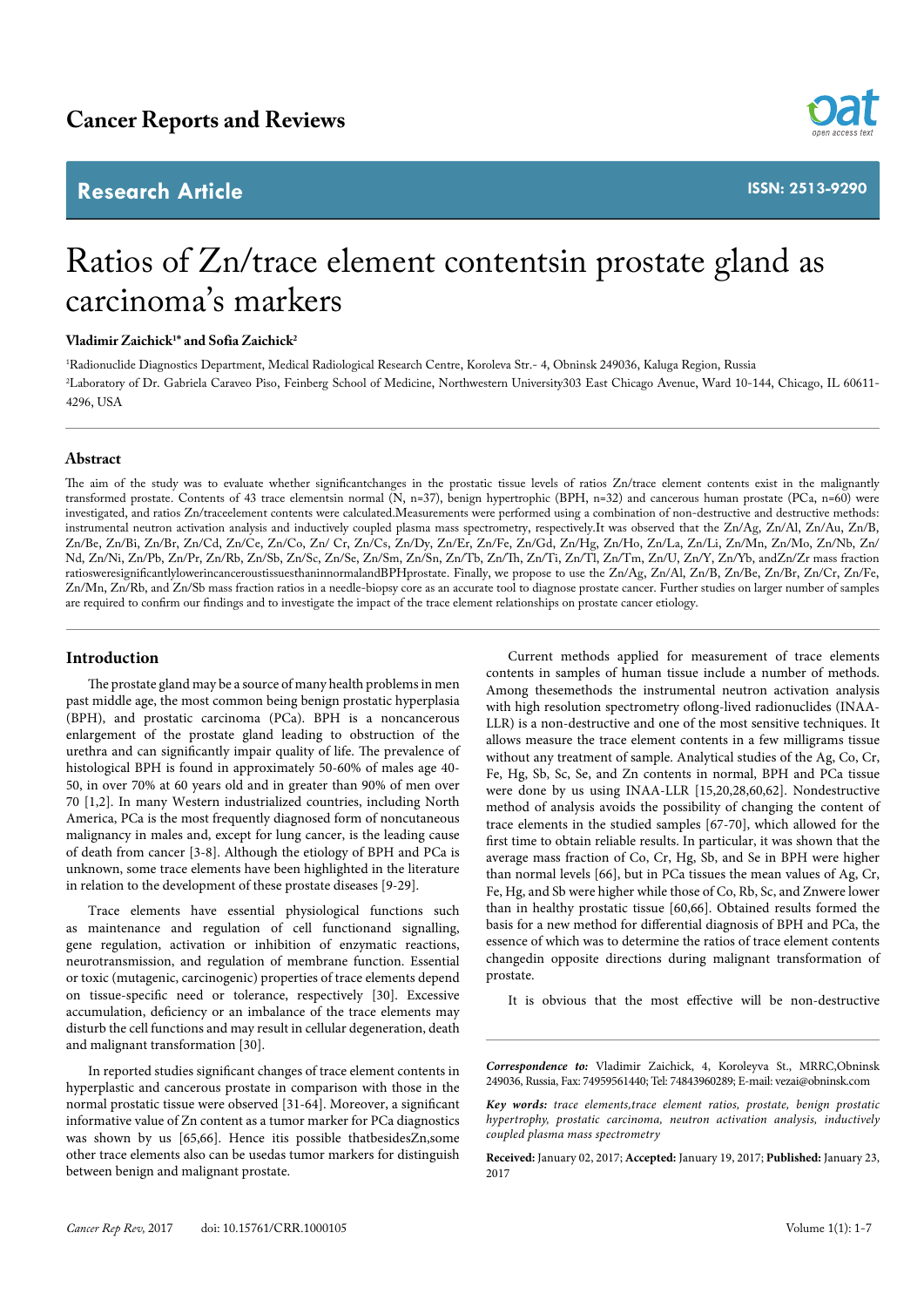analytical methods because they involve a minimal treatment of sample since the chances of significant loss or contamination would be decreased. However, the INAA-LLR allow only determine the mean mass fractions of9-10trace elements in the samples of normal and cancerous prostate glands [15,20,28,60,66]. The inductively coupled plasma mass spectrometry (ICP-MS) is a more power analytical tool than INAA-LLR [18] but sample digestion is a critical step in elemental analysis by this method. In the present study both analytical methods were used and the results obtained for some trace elements by ICP-MS were under the control of INAA-LLR data.

The present study had three aims. The main objective was to obtain reliable results about the 43 trace elements: Ag, Al, Au, B, Be, Bi, Br, Cd, Ce, Co, Cr, Cs, Dy, Er, Fe, Gd, Hg, Ho, La, Li, Mn, Mo, Nb, Nd, Ni, Pb, Pr, Rb, Sb, Sc, Se, Sm, Sn, Tb, Th, Ti, Tl, Tm, U, Y, Yb, Zn, and Zrcontents in intact prostate of healthy men aged over 40 years and in the prostate gland of age-matched patients, who had either BPH or PCa combining in consecutive order non-destructive INAA-LLR with destructive ICP-MS. The second aim was to calculate Zn/ traceelement content ratios and compare the levels of these ratiosin normal, hyperplastic, and cancerous prostate. The third and final aim was to evaluate the ratios of Zn/ trace element contents for diagnosis of prostate cancer.

All studies were approved by the Ethical Committees of the Medical Radiological Research Centre, Obninsk.

#### **Material and methods**

#### **Samples**

The patients studied (n=92) were hospitalized in the Urological Department of the Medical Radiological Research Centre. All of them were European-Caucasian, citizens of Moscow and Obninsk (a small city in a non-industrial region 105 km south-west of Moscow). Transrectal puncture biopsy of suspicious indurated regions of theprostate was performed for every patient, to permit morphological study of prostatic tissue at these sites and to estimate their chemical element contents. In all cases the diagnosis has been confirmed by clinical and morphological results obtained during studies of biopsy and resected materials. The age of 32 patients with BPH ranged from 56 to 78 years, the mean being 66±6 (M±SD) years. The 60 patients aged 40-79 suffered from PCa (stage T1-T4). Their mean age was 65±10 (M±SD) years.

Intactprostates (N) were removed at necropsy from 37 men aged 41-87 who had died suddenly. All deceased were European-Caucasian, citizens of Moscow. Their mean age was 5511 (M±SD) years. The majority of deaths were due to trauma. Tissue samples were collected from the peripheral zone of dorsal and lateral lobesof their prostates, within 2 days of death and then the samples were divided into two portions. One was used for morphological study while the other was intended for trace element analysis. A histological examination was used to control the age norm conformity, as well as to confirm the absence of microadenomatosis and latent cancer [15,20,28].

#### **Sample preparation**

All tissue samples were divided into two portions. One was used for morphological study while the other was intended for trace element analysis. After the samples intended for trace element analysis were weighed, they were freeze-dried and homogenized. The sample weighing about 10 mg (for biopsy materials) and 50-100 mg (for resected materials) was used for trace element measurement by INAA-

LLR. The samples for INAA-LLR were wrapped separately in a highpurity aluminum foil washed with double rectified alcohol beforehand and placed in a nitric acid-washed quartz ampoule.

After NAA-LLR investigation the prostate samples were taken out and used for ICP-MS. The samples were decomposed in autoclaves; 1.5 mL of concentrated  $HNO<sub>3</sub>$  (nitric acid at 65%, maximum (max) of 0.0000005% Hg; GR, ISO, Merck) and 0.3 mL of  $H_2O_2$  (pure for analysis) were added to prostate tissue samples, placed in one-chamber autoclaves (Ancon-AT2, Ltd., Russia) and then heated for 3 h at 160– 200℃. After autoclaving, they were cooled to room temperature and solutions from the decomposed samples were diluted with deionized water (up to 20 mL) and transferred to plastic measuring bottles. Simultaneously, the same procedure was performed in autoclaves without tissue samples (only  $HNO<sub>3</sub>+H<sub>2</sub>O<sub>2</sub>$ + deionized water), and the resultant solutions were used as control samples.

#### **Instrumentation and methods**

A vertical channel of a nuclear reactor was applied to determine the trace element mass fractions by NAA-LLR. The quartz ampoule with prostate samples and certified reference materials was soldered, positioned in a transport aluminum container and exposed to a 24 hour neutron irradiation in a vertical channel with a neutron flux of 1.3⋅1013 n⋅cm-2⋅s-1. Ten days after irradiation samples were reweighed and repacked. The samples were measured for period from 10 to 30 days after irradiation. The duration of measurements was from 20 min to 10 hours subject to pulse counting rate. The gamma spectrometer included the 100 cm<sup>3</sup> Ge(Li) detector and on-line computer-based multichannel analyzer. The spectrometer provided a resolution of 1.9 keV on the <sup>60</sup>Co 1332 keV line.

An ICP-MS Thermo-Fisher "X-7" Spectrometer (Thermo Electron, USA) was used to determine the content of trace elements by ICP-MS. The element concentrations in aqueous solutions were determined by the quantitative method using multi elemental calibration solutions ICP-MS-68A and ICP-AM-6-A produced by High-Purity Standards (Charleston, SC 29423, USA). Indium was used as an internal standard in all measurements.

Information detailing with the NAA-LLR and ICP-MS methods used and other details of the analysis was presented in our previous publication [15,20,28,60,66].

#### **Certified reference materials**

For quality control, ten subsamples of the certified reference materials IAEA H-4 Animal muscle from the International Atomic Energy Agency (IAEA), and also five sub-samples INCT-SBF-4 Soya Bean Flour, INCT-TL-1 Tea Leaves and INCT-MPH-2Mixed Polish Herbs from the Institute of Nuclear Chemistry and Technology (INCT, Warszawa, Poland) were analyzed simultaneously with the investigated prostate tissue samples. All samples of CRM were treated in the same way as the prostate samples. Detailed results of this quality assurance program were presented in earlier publications [15,18,22].

#### **Computer programs and statistics**

A dedicated computer program for INAA mode optimization was used [71]. All prostate samples for INAA-LLR were prepared in duplicate and mean values of chemical element contents were used in final calculation. For elements investigated by INAA-LLR and ICP-MS the mean of all results was used.Using the Microsoft Office Excel software Zn/traceelement contents for each trace element in every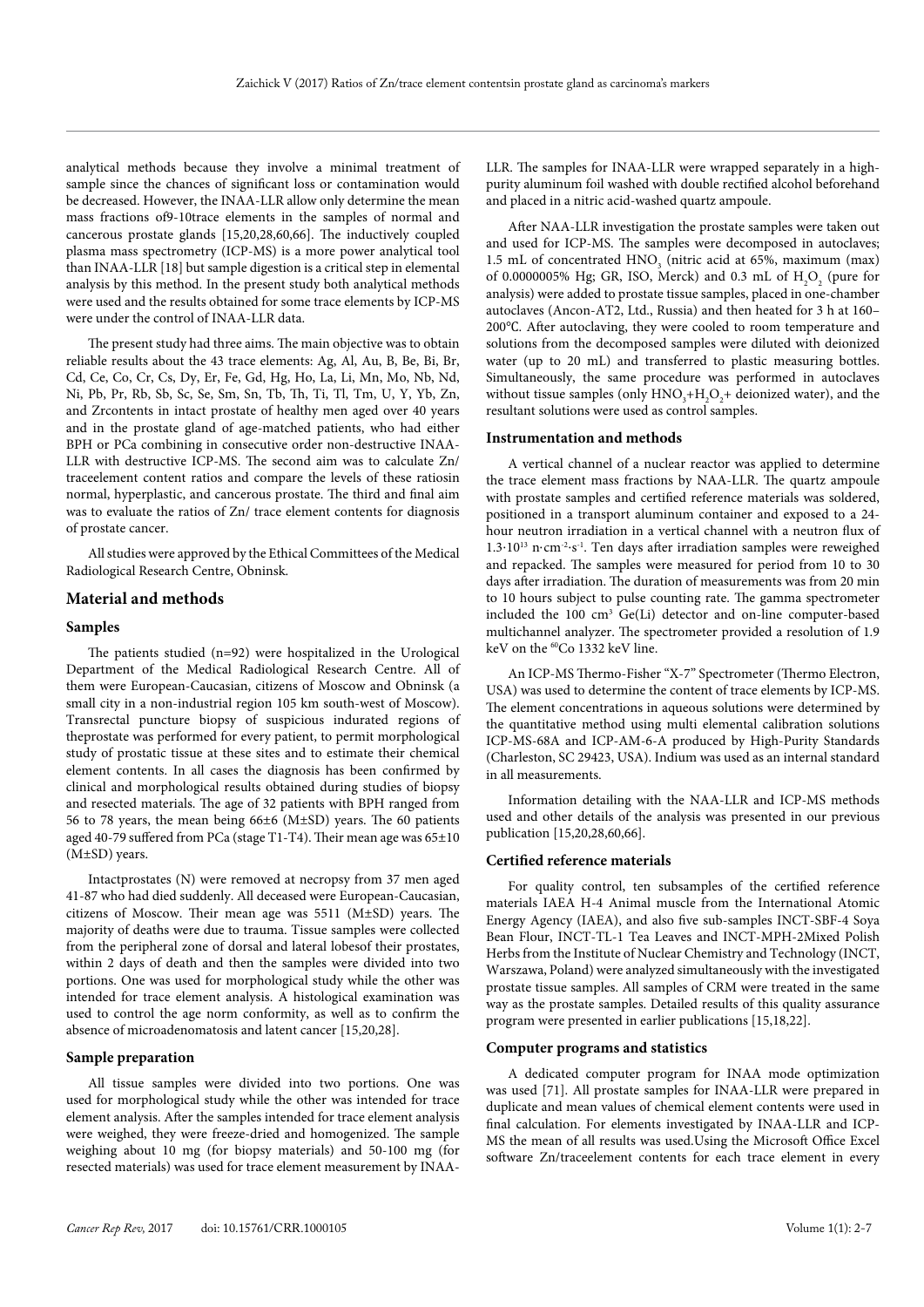sample were calculated. Then arithmetic mean, standard deviation, and standard error of mean were calculated for ratios ofZn/traceelement mass fraction in normal, benign hyperplastic and cancerous prostate tissue. The difference in the results between BPH and Norm, PCa and Norm, and PCA and BPH was evaluated by parametric Student's t-test and non-parametricWilcoxon-Mann-Whitney U-test. Values of p<0.05 were considered to be statistically significant. For the construction of "individual data sets for Zn /trace element mass fraction ratios in normal, benign hypertrophic and cancerous prostate" diagrams the Microsoft Office Excel software was also used.

#### **Results**

Table 1 depicts mean values± standard error of mean (M±SEM)

**Table 1**. Comparison of mean values ( $M \pm SEM$ ) of the Zn mass fraction/ trace element mass fraction ratios in normal (N), benign hypertrophic (BPH) and cancerous prostate (PCa).

| Element                     | <b>Prostatic tissue</b> |                        |                     |  |  |  |
|-----------------------------|-------------------------|------------------------|---------------------|--|--|--|
|                             | Normal                  | <b>BPH</b>             | PCa                 |  |  |  |
|                             | 41-87 year $(n=37)$     | 56-78 year (n=32)      | 40-79 year $(n=60)$ |  |  |  |
| $\mathbf{Zn} \mathbf{Ag}$   | $37079 \pm 5748$        | $53275 \pm 10549$      | $1441 \pm 364$      |  |  |  |
| Zn/Al                       | $39.5 \pm 8.3$          | $58.9 \pm 9.6$         | $1.34 \pm 0.56$     |  |  |  |
| Zn/Au                       | $597386 \pm 198985$     | 789472 ± 148247        | $18620 \pm 10630$   |  |  |  |
| $\mathbf{Zn/B}$             | $1864 \pm 472$          | $1276 \pm 324$         | $33.4 \pm 22.7$     |  |  |  |
| Zn/Be                       | $1166728 \pm 171086$    | $1569218 \pm 246879$   | $26804 \pm 15533$   |  |  |  |
| Zn/Bi                       | $222186 \pm 52479$      | $75425 \pm 36054$      | $2582 \pm 2292$     |  |  |  |
| Zn/Br                       | $51.6 \pm 9.5$          | $69.1 \pm 11.4$        | $2.39 \pm 0.84$     |  |  |  |
| Zn/Cd                       | $1451 \pm 356$          | $2488 \pm 533$         | $382 \pm 44$        |  |  |  |
| Zn/Ce                       | $58752 \pm 13885$       | $126472 \pm 18956$     | $2207 \pm 812$      |  |  |  |
| $\mathbf{Zn}$ /Co           | $31567 \pm 5245$        | $24682 \pm 3747$       | $4577 \pm 675$      |  |  |  |
| $\mathbf{Zn}/\mathbf{Cr}$   | $5033 \pm 1859$         | $1952 \pm 687$         | $116 \pm 34$        |  |  |  |
| Zn/Cs                       | $36214 \pm 7979$        | $65687 \pm 12084$      | $4989 \pm 1601$     |  |  |  |
| Zn/Dv                       | $641470 \pm 141308$     | $1125693 \pm 211414$   | $35483 \pm 11566$   |  |  |  |
| Zn/Er                       | $1149119 \pm 258895$    | $2659891 \pm 510876$   | $66123 \pm 18514$   |  |  |  |
| Zn/Fe                       | $11.3 \pm 1.5$          | $11.8 \pm 1.3$         | $1.04 \pm 0.11$     |  |  |  |
| Zn/Gd                       | $596553 \pm 138780$     | $1138410 \pm 205832$   | $27895 \pm 9521$    |  |  |  |
| Zn/Hg                       | $30732 \pm 5037$        | $5720 \pm 582$         | $1553 \pm 314$      |  |  |  |
| Zn/Ho                       | $3132261 \pm 701937$    | $5325653 \pm 855569$   | $108255 \pm 37392$  |  |  |  |
| Zn/La                       | $57719 \pm 20753$       | $91631 \pm 18986$      | $2156 \pm 1195$     |  |  |  |
| Zn/Li                       | $33798 \pm 7925$        | $48938 \pm 9863$       | $1442 \pm 559$      |  |  |  |
| Zn/Mn                       | $814 \pm 173$           | $1222 \pm 167$         | $45.1 \pm 19.9$     |  |  |  |
| Zn/Mo                       | $4789 \pm 827$          | $8786 \pm 1500$        | $727 \pm 325$       |  |  |  |
| Zn/Nb                       | $556870 \pm 200334$     | $681455 \pm 152014$    | $56921 \pm 14279$   |  |  |  |
| Zn/Nd                       | $129475 \pm 31107$      | $266023 \pm 39406$     | $5274 \pm 1715$     |  |  |  |
| Zn/Ni                       | $689 \pm 171$           | $770 \pm 191$          | $30.1 \pm 11.2$     |  |  |  |
| Zn/Pb                       | $1478 \pm 339$          | $2885 \pm 497$         | $139 \pm 60$        |  |  |  |
| Zn/Pr                       | $517616 \pm 132976$     | $1395347 \pm 350643$   | $26153 \pm 8996$    |  |  |  |
| Zn/Rb                       | $86.9 \pm 11.8$         | $95.8 \pm 10.7$        | $18.8 \pm 2.1$      |  |  |  |
| Zn/Sb                       | $45850 \pm 10375$       | $21798 \pm 6086$       | $702 \pm 250$       |  |  |  |
| Zn/Sc                       | $58691 \pm 12144$       | $60497 \pm 15015$      | $23410 \pm 8832$    |  |  |  |
| Zn/Se                       | $1495 \pm 176$          | $1449 \pm 345$         | $296 \pm 36$        |  |  |  |
| Zn/Sm                       | $617945 \pm 137213$     | $1726655 \pm 386992$   | $32773 \pm 10145$   |  |  |  |
| Zn/Sn                       | $7831 \pm 1944$         | $19576 \pm 3420$       | $349 \pm 176$       |  |  |  |
| Zn/Tb                       | $5544112 \pm 1382878$   | $10103881 \pm 1779214$ | $250461 \pm 96820$  |  |  |  |
| Zn/Th                       | $699184 \pm 187605$     | $991175 \pm 183154$    | $11971 \pm 6518$    |  |  |  |
| $\mathbf{Zn}/\mathbf{Ti}^*$ | $701 \pm 142$           | $1054 \pm 150$         | $42.0 \pm 21.5$     |  |  |  |
| Zn/Tl                       | $828929 \pm 108262$     | $879374 \pm 135511$    | $33512 \pm 22230$   |  |  |  |
| $\mathbf{Zn}/\mathbf{Tm}$   | $7484410 \pm 2080528$   | $11458220 \pm 1965135$ | $473767 \pm 262385$ |  |  |  |
| Zn/U                        | $454350 \pm 90481$      | $1437144 \pm 312075$   | $28068 \pm 6153$    |  |  |  |
| $\mathbf{Zn}/\mathbf{Y}$    | $169174 \pm 52729$      | $256955 \pm 46436$     | $5305 \pm 1507$     |  |  |  |
| Zn/Yb                       | $1507335 \pm 356960$    | $3084223 \pm 755203$   | $106041 \pm 29271$  |  |  |  |
| $\mathbf{Zn}/\mathbf{Zr}$   | $48585 \pm 9724$        | $42437 \pm 13129$      | $181 \pm 59$        |  |  |  |

M: Arithmetic mean; SEM: Standard error of mean; NS: not significant difference. \* Titanium tools were used for sampling and sample preparation.

of the Zn/Ag, Zn/Al, Zn/Au, Zn/B, Zn/Be, Zn/Bi, Zn/Br, Zn/Cd, Zn/ Ce, Zn/Co, Zn/ Cr, Zn/Cs, Zn/Dy, Zn/Er, Zn/Fe, Zn/Gd, Zn/Hg, Zn/ Ho, Zn/La, Zn/Li, Zn/Mn, Zn/Mo, Zn/Nb, Zn/Nd, Zn/Ni, Zn/Pb, Zn/ Pr, Zn/Rb, Zn/Sb, Zn/Sc, Zn/Se, Zn/Sm, Zn/Sn, Zn/Tb, Zn/Th, Zn/Ti, Zn/Tl, Zn/Tm, Zn/U, Zn/Y, Zn/Yb, and Zn/Zrmass fraction ratiosin normal, benign hypertrophic and cancerous prostate.

The ratios of means and the difference between mean values of the Zn/Ag, Zn/Al, Zn/Au, Zn/B, Zn/Be, Zn/Bi, Zn/Br, Zn/Cd, Zn/Ce, Zn/ Co, Zn/ Cr, Zn/Cs, Zn/Dy, Zn/Er, Zn/Fe, Zn/Gd, Zn/Hg, Zn/Ho, Zn/ La, Zn/Li, Zn/Mn, Zn/Mo, Zn/Nb, Zn/Nd, Zn/Ni, Zn/Pb, Zn/Pr, Zn/ Rb, Zn/Sb, Zn/Sc, Zn/Se, Zn/Sm, Zn/Sn, Zn/Tb, Zn/Th, Zn/Ti, Zn/Tl, Zn/Tm, Zn/U, Zn/Y, Zn/Yb, and Zn/Zrmass fraction ratios in normal, benign hypertrophic and cancerous prostate are presented in Table 2.

Individual data sets for Zn/Ag, Zn/Al, Zn/B, Zn/Be, Zn/Br, Zn/ Cr, Zn/Fe, Zn/Mn, Zn/Rb, and Zn/Sb mass fraction ratios in all investigated samples of normal, benign hypertrophic and cancerous prostate, respectively, are shown in Figure 1.

Table 3 contains parameters of the importance (sensitivity, specificity and accuracy) of Zn/Ag, Zn/Al, Zn/B, Zn/Be, Zn/Br, Zn/Cr, Zn/Fe, Zn/Mn, Zn/Rb, and Zn/Sb mass fraction ratios for the diagnosis of PCacalculated in this work.

#### **Discussion**

As was shown by us [15,18,22] the use of CRM IAEA H-4, INCT-SBF-4 Soya Bean Flour, INCT-TL-1 Tea Leaves, and INCT-MPH-2Mixed Polish Herbs as certified reference materials for the analysis of samples of prostate tissue can be seen as quite acceptable. Good agreement of the Ag, Al, Au, B, Be, Bi, Br, Cd, Ce, Co, Cr, Cs, Dy, Er, Fe, Gd, Hg, Ho, La, Li, Mn, Mo, Nb, Nd, Ni, Pb, Pr, Rb, Sb, Sc, Se, Sm, Sn, Tb, Th, Ti, Tl, Tm, U, Y, Yb, Zn and Zr contents analyzed by INAA-LLR and ICP-MS with the certified data of reference materials indicates an acceptable accuracy of the results obtained in the study of trace elements of the prostate samples presented in Tables 1 and 2.

The mean values and all selected statistical parameters were calculated for 42 ratios of Zn/traceelement contents: Zn/Ag, Zn/Al, Zn/Au, Zn/B, Zn/Be, Zn/Bi, Zn/Br, Zn/Cd, Zn/Ce, Zn/Co, Zn/ Cr, Zn/Cs, Zn/Dy, Zn/Er, Zn/Fe, Zn/Gd, Zn/Hg, Zn/Ho, Zn/La, Zn/Li, Zn/Mn, Zn/Mo, Zn/Nb, Zn/Nd, Zn/Ni, Zn/Pb, Zn/Pr, Zn/Rb, Zn/ Sb, Zn/Sc, Zn/Se, Zn/Sm, Zn/Sn, Zn/Tb, Zn/Th, Zn/Ti, Zn/Tl, Zn/ Tm, Zn/U, Zn/Y, Zn/Yb, and Zn/Zr (Table 1). The mass fraction of Zn and othertrace elements were measured in all, or a major portion of normal prostate samples. The masses of BPH and PCa samples varied very strong from a few milligrams (sample from needle biopsy material) to 100 mg (sample from resected material). Therefore, in BPH and PCa prostates mass fraction ratios of Zn/Ag, Zn/Br, Zn/Co, Zn/Cr, Zn/Fe, Zn/Hg, Zn/Rb, Zn/Sb, Zn/Sc, and Zn/Se were measured in all, or a major portion of samples, while mass fractions of other Zn/ traceelement ratios were determined in 22 samples (11 BPH and 11 PCa samples, respectively).

From Table 2, it is observed that in benign hypertrophic tissues the Zn/Ag, Zn/Al, Zn/Au, Zn/B, Zn/Be, Zn/Br, Zn/Cd, Zn/Co, Zn/ Cr, Zn/ Fe, Zn/La, Zn/Li, Zn/Mn, Zn/Nb, Zn/Ni, Zn/Rb, Zn/Sc, Zn/Se, Zn/Th, Zn/Tl, Zn/Tm, Zn/Y, Zn/Yb, and Zn/Zr mass fraction ratios not differ from normal levels, but the mass fraction ratios of Zn/Ce, Zn/Cs, Zn/ Dy, Zn/Er, Zn/Gd, Zn/Ho, Zn/Mo, Zn/Nd, Zn/Pb/ Zn/Pr, Zn/Sm, Zn/ Sn, Zn/Tb, Zn/Ti, andZn/U are higher, while the mass fraction ratios of Zn/Bi, Zn/Hg, and Zn/Sb are significantly lower. In cancerous tissue the all trace element mass fraction ratios investigated in the study are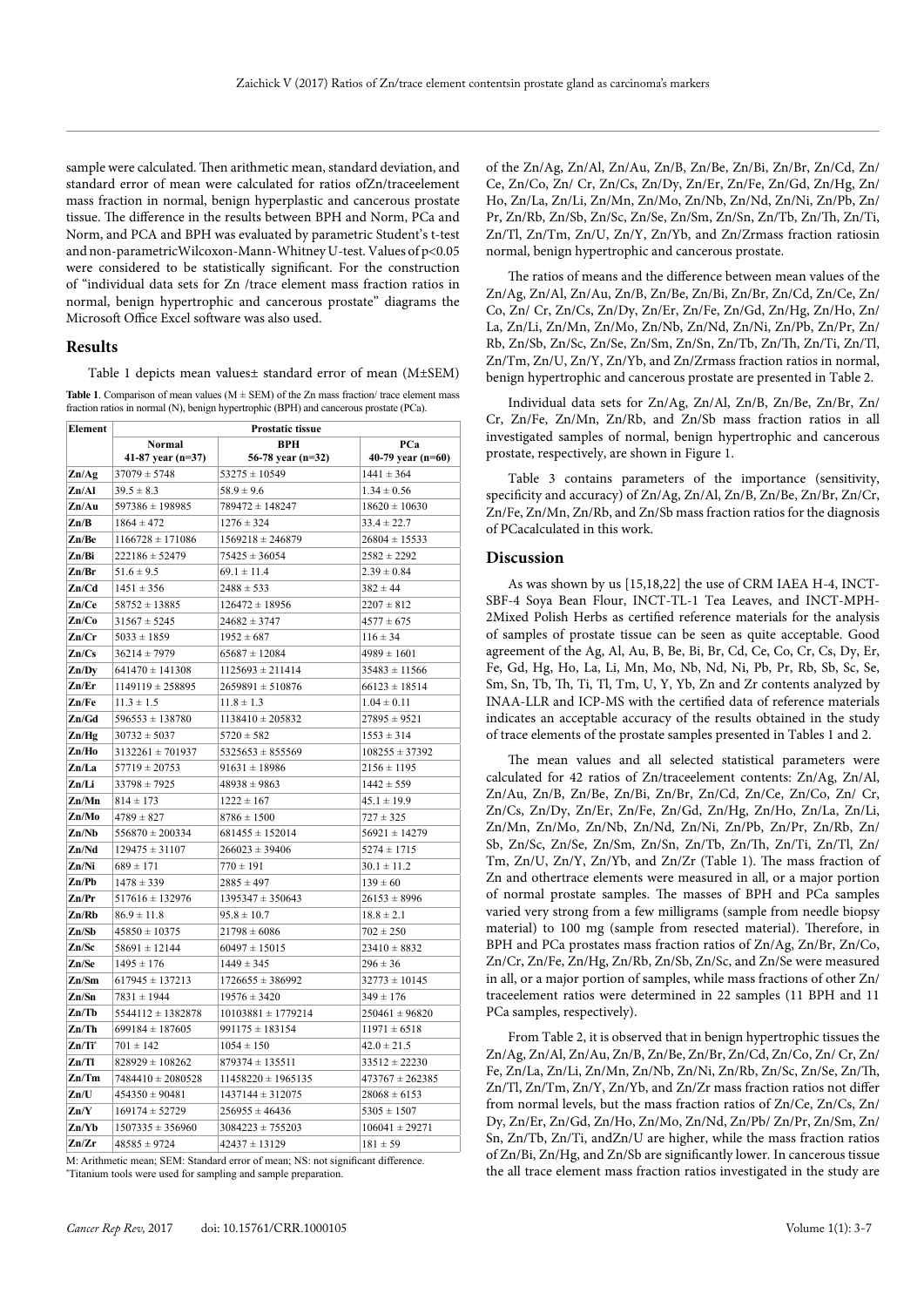|                           | <b>BPH</b> and Normal (N) |                    |                                   | PCa and Normal (N) |                    | PCa and BPH                       |                         |                    |                                   |
|---------------------------|---------------------------|--------------------|-----------------------------------|--------------------|--------------------|-----------------------------------|-------------------------|--------------------|-----------------------------------|
|                           | Ratio<br><b>BPH/N</b>     | $p \leq$<br>t-test | $\boldsymbol{p}$<br><b>U-test</b> | Ratio<br>PCa/N     | $p \leq$<br>t-test | $\boldsymbol{p}$<br><b>U-test</b> | Ratio<br><b>PCa/BPH</b> | $p \leq$<br>t-test | $\boldsymbol{p}$<br><b>U-test</b> |
| $\mathbf{Zn}$ /Ag         | 1.44                      | 0.187              | >0.05                             | 0.039              | 0.000001           | $\leq 0.01$                       | 0.027                   | 0.00069            | ≤0.01                             |
| Zn/Al                     | 1.49                      | 0.140              | >0.05                             | 0.034              | 0.00012            | ≤0.01                             | 0.023                   | 0.00020            | ≤0.01                             |
| $\mathbf{Zn}/\mathbf{Au}$ | 1.32                      | 0.445              | >0.05                             | 0.031              | 0.0091             | $\leq 0.01$                       | 0.024                   | 0.00040            | ≤0.01                             |
| Zn/B                      | 0.68                      | 0.312              | >0.05                             | 0.018              | 0.00081            | ≤0.01                             | 0.026                   | 0.0050             | ≤0.01                             |
| Zn/Be                     | 1.34                      | 0.195              | >0.05                             | 0.023              | 0.000001           | ≤0.01                             | 0.017                   | 0.000094           | ≤0.01                             |
| Zn/Bi                     | 0.34                      | 0.027              | ≤0.05                             | 0.012              | 0.00033            | $\leq 0.01$                       | 0.034                   | 0.071              | ≤0.05                             |
| Zn/Br                     | 1.34                      | 0.243              | >0.05                             | 0.046              | 0.00024            | ≤0.01                             | 0.035                   | 0.000004           | ≤0.01                             |
| Zn/Cd                     | 1.71                      | 0.122              | >0.05                             | 0.263              | 0.0062             | ≤0.01                             | 0.154                   | 0.0027             | $\leq 0.01$                       |
| Zn/Ce                     | 2.15                      | 0.0089             | ≤0.05                             | 0.038              | 0.00047            | $\leq 0.01$                       | 0.017                   | 0.000064           | $\leq 0.01$                       |
| Zn/Co                     | 0.78                      | 0.291              | >0.05                             | 0.145              | 0.000016           | ≤0.01                             | 0.185                   | 0.000035           | $\leq 0.01$                       |
| Zn/Cr                     | 0.39                      | 0.129              | >0.05                             | 0.023              | 0.013              | $≤0.01$                           | 0.059                   | 0.016              | $≤0.01$                           |
| Zn/Cs                     | 1.81                      | 0.056              | ≤0.05                             | 0.138              | 0.00068            | $\leq 0.01$                       | 0.076                   | 0.00050            | $≤0.01$                           |
| Zn/Dy                     | 1.75                      | 0.072              | ≤0.05                             | 0.055              | 0.00028            | $\leq 0.01$                       | 0.032                   | 0.00042            | $≤0.01$                           |
| Zn/Er                     | 2.31                      | 0.018              | ≤0.05                             | 0.058              | 0.00036            | $≤0.01$                           | 0.025                   | 0.00048            | $≤0.01$                           |
| Zn/Fe                     | 1.04                      | 0.814              | >0.05                             | 0.092              | 0.000001           | $≤0.01$                           | 0.088                   | 0.000001           | $≤0.01$                           |
| Zn/Gd                     | 1.91                      | 0.042              | ≤0.05                             | 0.047              | 0.00045            | $\leq 0.01$                       | 0.025                   | 0.00030            | $\leq 0.01$                       |
| Zn/Hg                     | 0.19                      | 0.000026           | $\leq 0.01$                       | 0.051              | 0.000003           | $\leq 0.01$                       | 0.272                   | 0.000001           | $\leq 0.01$                       |
| Zn/Ho                     | 1.70                      | 0.059              | ≤0.05                             | 0.035              | 0.00026            | ≤0.01                             | 0.020                   | 0.00012            | ≤0.01                             |
| Zn/La                     | 1.59                      | 0.238              | >0.05                             | 0.037              | 0.013              | $\leq 0.01$                       | 0.024                   | 0.0011             | $≤0.01$                           |
| Zn/Li                     | 1.45                      | 0.244              | >0.05                             | 0.043              | 0.00050            | ≤0.01                             | 0.029                   | 0.00070            | ≤0.01                             |
| Zn/Mn                     | 1.50                      | 0.102              | >0.05                             | 0.055              | 0.00020            | ≤0.01                             | 0.037                   | 0.000033           | ≤0.01                             |
| Zn/Mo                     | 1.83                      | 0.033              | ≤0.05                             | 0.152              | 0.000001           | ≤0.01                             | 0.083                   | 0.00028            | $≤0.01$                           |
| Zn/Nb                     | 1.22                      | 0.624              | >0.05                             | 0.102              | 0.020              | ≤0.01                             | 0.084                   | 0.0021             | ≤0.01                             |
| Zn/Nd                     | 2.05                      | 0.012              | ${\leq}0.05$                      | 0.041              | 0.00062            | $\leq 0.01$                       | 0.020                   | 0.000059           | ≤0.01                             |
| Zn/Ni                     | 1.12                      | 0.757              | >0.05                             | 0.044              | 0.00080            | ≤0.01                             | 0.039                   | 0.0031             | $≤0.01$                           |
| Zn/Pb                     | 1.95                      | 0.030              | ≤0.05                             | 0.094              | 0.00060            | ≤0.01                             | 0.048                   | 0.00024            | $≤0.01$                           |
| Zn/Pr                     | 2.70                      | 0.036              | $≤0.05$                           | 0.051              | 0.0012             | $≤0.01$                           | 0.019                   | 0.0029             | $≤0.01$                           |
| Zn/Rb                     | 1.10                      | 0.578              | >0.05                             | 0.216              | 0.000002           | $\leq 0.01$                       | 0.196                   | 0.000050           | $\leq 0.01$                       |
| Zn/Sb                     | 0.48                      | 0.051              | $≤0.05$                           | 0.015              | 0.00013            | ≤0.01                             | 0.032                   | 0.0024             | $≤0.01$                           |
| Zn/Sc                     | 1.03                      | 0.926              | >0.05                             | 0.399              | 0.024              | ≤0.01                             | 0.387                   | 0.044              | $≤0.01$                           |
| Zn/Se                     | 0.97                      | 0.906              | >0.05                             | 0.198              | 0.000001           | $\leq 0.01$                       | 0.204                   | 0.0031             | $≤0.01$                           |
| Zn/Sm                     | 2.79                      | 0.019              | $≤0.05$                           | 0.053              | 0.00027            | ≤0.01                             | 0.019                   | 0.0014             | $≤0.01$                           |
| Zn/Sn                     | 2.50                      | 0.0084             | $≤0.05$                           | 0.045              | 0.00074            | $≤0.01$                           | 0.018                   | 0.00022            | $≤0.01$                           |
| Zn/Tb                     | 1.82                      | 0.055              | ≤0.05                             | 0.045              | 0.00087            | $\leq 0.01$                       | 0.025                   | 0.00025            | ≤0.01                             |
| Zn/Th                     | 1.42                      | 0.275              | >0.05                             | 0.017              | 0.0013             | $\leq 0.01$                       | 0.012                   | 0.00032            | $≤0.01$                           |
| $Zn/Ti^*$                 | 1.50                      | 0.098              | ≤0.05                             | 0.060              | 0.00013            | $\leq 0.01$                       | 0.040                   | 0.000044           | ≤0.01                             |
| Zn/Tl                     | 1.06                      | 0.774              | >0.05                             | 0.040              | 0.000001           | $\leq 0.01$                       | 0.038                   | 0.00013            | ≤0.01                             |
| Zn/Tm                     | 1.53                      | 0.176              | >0.05                             | 0.063              | 0.0027             | ≤0.01                             | 0.041                   | 0.00022            | ≤0.01                             |
| Zn/U                      | 3.16                      | 0.011              | ≤0.05                             | 0.062              | 0.000087           | ≤0.01                             | 0.020                   | 0.0011             | ≤0.01                             |
| Zn/Y                      | 1.52                      | 0.221              | >0.05                             | 0.031              | 0.0047             | $\leq 0.01$                       | 0.021                   | 0.00029            | ≤0.01                             |
| Zn/Yb                     | 2.05                      | 0.079              | >0.05                             | 0.070              | 0.00069            | $\leq 0.01$                       | 0.034                   | 0.0028             | ≤0.01                             |
| Zn/Zr                     | 0.87                      | 0.711              | >0.05                             | 0.004              | 0.000049           | $\leq 0.01$                       | 0.004                   | 0.0105             | $\leq 0.01$                       |

Table 2. Ratio of means and the difference between mean values of the Zn mass fraction/ trace element mass fraction ratios in normal (N), benign hypertrophic (BPH) and cancerous prostate (PCa).

*t*-test - Student's *t*-test, U-test - Wilcoxon-Mann-Whitney *U*-test, *Bold* significant differences

#### significantly lower than in normal and BPH prostate.

Analysis the mass fraction ratios of trace element in prostate tissue could become a powerful diagnostic tool. To a large extent, the resumption of the search for new methods for early diagnosis of PCa was due to experience gained in a critical assessment of the limited capacity of the prostate specific antigen (PSA) serum test [72]. In addition to the PSA serum test and morphological study of needlebiopsy cores of the prostate, the development of other highly precise testing methods seems to be very useful. Experimental conditions of the present study were approximated to the hospital conditions as closely as possible. In BPH and PCa cases we analyzed a part of the material obtained from a puncture transrectal biopsy of the indurated

site in the prostate. Therefore, our data allow us to evaluate adequately the importance of trace element mass fraction ratios for the diagnosis of PCa. As is evident from Table 2 and, particularly, from individual data sets (Figure 1), the Zn/Ag, Zn/Al, Zn/B, Zn/Be, Zn/Br, Zn/Cr, Zn/ Fe, Zn/Mn, Zn/Rb, and Zn/Sb mass fraction ratios are potentially the most informative test for a differential diagnosis. For example, if 5.0 is the value of Zn/Al mass fraction ratio assumed to be the upper limit for PCa (Figure 1) and an estimation is made for "PCa or intact and BPH tissue", the following values are obtained:

Sensitivity={True Positives (TP)/[TP+False Negatives (FN)]}×100%=100-9%;

Specificity={True Negatives (TN)/[TN+False Positives (FP)]}×100%=97±3%.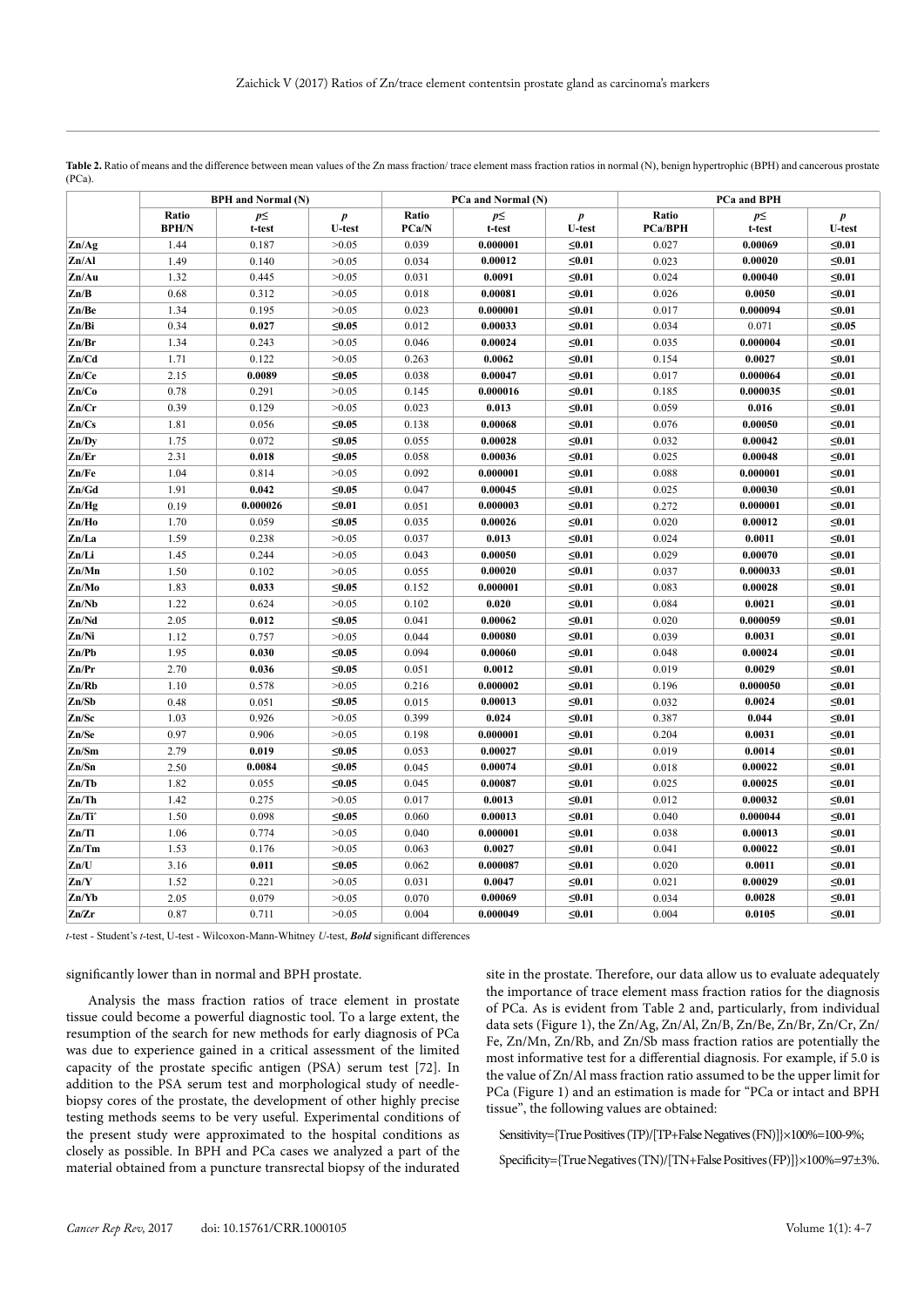

Figure 1. Individual data sets for Zn/Ag, Zn/Al, Zn/B, Zn/Be, Zn/Br, Zn/Cr, Zn/Fe, Zn/Mn, Zn/Rb, and Zn/Sb mass fraction ratios in samples of normal (1), benign hypertrophic (2) and cancerous (3) prostate

Table 3. Parameters of the importance (sensitivity, specificity and accuracy) of Zn/Ag, Zn/Al, Zn/B, Zn/Be, Zn/Br, Zn/Cr, Zn/Fe, Zn/Mn, Zn/Rb, and Zn/Sb mass fraction ratios for the diagnosis of PCa (an estimation is made for "PCa or normal and BPH prostate").

| <b>Mass fraction ratio</b><br>or their multiplication | <b>Upper limit for PCa</b> | <b>Sensitivity</b><br>$\%$ | <b>Specificity</b><br>$\frac{6}{9}$ | Accuracy<br>$\%$ |
|-------------------------------------------------------|----------------------------|----------------------------|-------------------------------------|------------------|
| Zn/Ag                                                 | 4500                       | $97 \pm 3$                 | $100 - 2$                           | $99 \pm 1$       |
| Zn/Al                                                 | 5.0                        | $100-9$                    | $97 \pm 3$                          | $98 \pm 2$       |
| Zn/B                                                  | 100                        | $90 \pm 10$                | $100-3$                             | $98 \pm 2$       |
| Zn/Be                                                 | 180000                     | $100-9$                    | $100-3$                             | $100 - 2$        |
| Zn/Br                                                 | 3.5                        | $91 \pm 6$                 | $100 - 2$                           | $97 \pm 2$       |
| Zn/Cr                                                 | 260                        | $93 \pm 5$                 | $98 \pm 2$                          | $96 \pm 2$       |
| Zn/Fe                                                 | 2.0                        | $87 \pm 5$                 | $98 \pm 2$                          | $94 \pm 3$       |
| Zn/Mn                                                 | 110                        | $91 \pm 9$                 | $100-3$                             | $98 \pm 2$       |
| Zn/Rb                                                 | 33                         | $92 \pm 4$                 | $89 \pm 4$                          | $91 \pm 3$       |
| Zn/Sb                                                 | 2000                       | $95 \pm 4$                 | $96 \pm 3$                          | $96 \pm 2$       |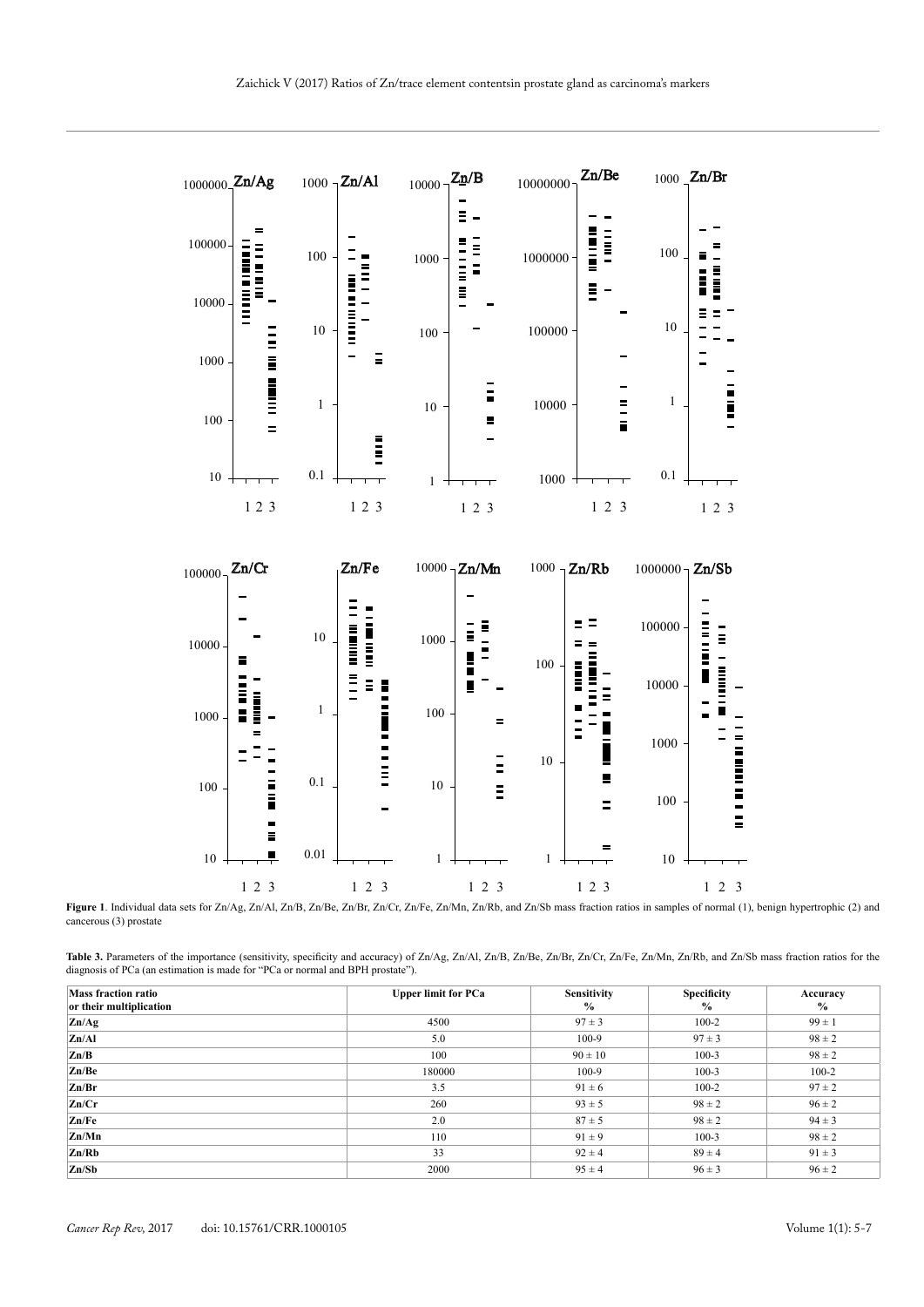Accuracy=[(TP+TN)/(TP+FP+TN+FN)]×100%=98±2%.

The number of people (samples) examined was taken into account for calculation of confidence intervals [73].In other words, if Zn/Al mass fraction ratio in a prostate biopsy sample is lower5.0, one could diagnose a malignant tumor with an accuracy 98±2%. Thus, using the Zn/Al mass fraction ratio-test makes it possible to diagnose cancer in 100-9%; cases (sensitivity). The same way parameters of the importance (sensitivity, specificity and accuracy) of Zn/Ag, Zn/B, Zn/Be, Zn/Br, Zn/Cr, Zn/Fe, Zn/Mn, Zn/Rb, and Zn/Sbmass fraction ratios for the diagnosis of PCa were calculated (Table 3).

#### **Conclusion**

The combination of nondestructive INAALSLR and destructive ICP-MS methods is satisfactory analytical tool for the precise determination of 43 trace element mass fractions in the tissue samples of normal, BPH andcarcinomatous prostate glands. The sequential application of two methods allowed precise quantitative determinations of mean mass fraction of Ag, Al, Au, B, Be, Bi, Br, Cd, Ce, Co, Cr, Cs, Dy, Er, Fe, Gd, Hg, Ho, La, Li, Mn, Mo, Nb, Nd, Ni, Pb, Pr, Rb, Sb, Sc, Se, Sm, Sn, Tb, Th, Ti, Tl, Tm, U, Y, Yb, Zn and Zr. It was observed that the Zn/Ag, Zn/Al, Zn/Au, Zn/B, Zn/Be, Zn/Bi, Zn/Br, Zn/Cd, Zn/Ce, Zn/Co, Zn/ Cr, Zn/Cs, Zn/Dy, Zn/Er, Zn/Fe, Zn/Gd, Zn/Hg, Zn/Ho, Zn/La, Zn/Li, Zn/Mn, Zn/Mo, Zn/Nb, Zn/Nd, Zn/Ni, Zn/Pb, Zn/Pr, Zn/Rb, Zn/Sb, Zn/Sc, Zn/Se, Zn/Sm, Zn/Sn, Zn/Tb, Zn/Th, Zn/Ti, Zn/Tl, Zn/Tm, Zn/U, Zn/Y, Zn/Yb, and Zn/Zr mass fraction ratios were significantly lower in cancerous tissues than in normal and BPH prostate. Finally, we propose to use the Zn/Ag, Zn/Al, Zn/B, Zn/ Be, Zn/Br, Zn/Cr, Zn/Fe, Zn/Mn, Zn/Rb, and Zn/Sb mass fraction ratios in a needle-biopsy core as an accurate tool to diagnose prostate cancer. Further studies on larger number of samples are required to confirm our findings and to investigate the impact of the trace element relationships on prostate cancer etiology.

#### **Acknowledgement**

We are grateful to Dr. Tatyana Sviridova, Medical Radiological Research Center, Obninsk, and to the late Prof. A.A. Zhavoronkov, Institute of Human Morphology, Russian Academy of Medical Sciences, Moscow, for supplying prostate samples. We are also grateful to Dr. Karandaschev V, Dr. Nosenko S, and Moskvina I, Institute of Microelectronics Technology and High Purity Materials, Chernogolovka, Russia, for their help in ICP-MS analysis.

#### **Competing interests**

All other authors declare no competing interests.

#### **References**

- 1. Roehrborn C, McConnell J (2002) Etiology, pathophysiology, epidemiology and natural history of benign prostatic hyperplasia. In: Walsh P, Retik A, Vaughan E, Wein A, editors. Campbell's Urology (8th edn). Saunders, Philadelphia: 1297-1336.
- 2. Lepor H (2005) Pathophysiology of benign prostatic hyperplasia in the aging male population. *Rev Urol* 7 Suppl 4: S3-3S12. [\[Crossref\]](http://www.ncbi.nlm.nih.gov/pubmed/16986052)
- 3. Oliver SE, Gunnell D, Donovan JL (2000) Comparison of trends in prostate-cancer mortality in England and Wales and the USA. *Lancet* 355: 1788-1789. [\[Crossref\]](http://www.ncbi.nlm.nih.gov/pubmed/10832832) A
- 4. Kumar RJ, Barqawi AB, Crawford ED (2004) Epidemiology of prostate cancer. Business Briefing: US *Oncology Review*: 1-6.
- 5. Maddams J, Brewster D, Gavin A, Steward J, Elliott J, et al. (2009) Cancer prevalence in the United Kingdom: estimates for 2008. *Br J Cancer* 101: 541-547. [\[Crossref\]](http://www.ncbi.nlm.nih.gov/pubmed/19568236)
- 6. Lutz JM, Francisci S, Mugno E, Usel M, Pompe-Kirn V, et al. (2003) Cancer prevalence in Central Europe: the EUROPREVAL Study. *Ann Oncol* 14: 313-322. [\[Crossref\]](http://www.ncbi.nlm.nih.gov/pubmed/12562661)
- 7. Möller T, Anderson H, Aareleid T, Hakulinen T, Storm H, et al. (2003) Cancer prevalence in Northern Europe: the EUROPREVAL study. *Ann Oncol* 14: 946-957. [\[Crossref\]](http://www.ncbi.nlm.nih.gov/pubmed/12796034)
- 8. De Angelis R, Grande E, Inghelmann R, Francisci S, Micheli A, et al. (2007) Cancer prevalence estimates in Italy from 1970 to 2010. *Tumori* 93: 392-397. [\[Crossref\]](http://www.ncbi.nlm.nih.gov/pubmed/17899871)
- 9. Waalkes MP, Rehm S (1994) Cadmium and prostate cancer. *J Toxicol Environ Health* 43: 251-269. [\[Crossref\]](http://www.ncbi.nlm.nih.gov/pubmed/7966437)
- 10. Zaichick V, Zaichick S (1999) Role of zinc in prostate cancerogenesis. In: Anke M, et al., editors. Mengen und Spurenelemente. 19. Arbeitstagung. Friedrich-Schiller-Universitat. Jena: 104-115.
- 11. Platz EA, Helzlsouer KJ (2001) Selenium, zinc, and prostate cancer. *Epidemiol Rev* 23: 93-101. [\[Crossref\]](http://www.ncbi.nlm.nih.gov/pubmed/11588860)
- 12. Zaichick V (2004) INAA and EDXRF applications in the age dynamics assessment of Zn content and distribution in the normal human prostate. *J Radioanal Nucl Chem* 262: 229-234.
- 13. Gray MA, Centeno JA, Slaney DP, Ejnik JW, Todorov T, et al. (2005) Environmental exposure to trace elements and prostate cancer in three New Zealand ethnic groups. *Int J Environ Res Public Health* 2: 374-384.
- 14. Zaichick S, Zaichick V (2011) INAA application in the age dynamics assessment of Br, Ca, Cl, K, Mg, Mn, and Na content in the normal human prostate. *J Radioanal Nucl Chem* 288: 197-202.
- 15. Zaichick S, Zaichick V (2011) The effect of age on Ag, Co, Cr, Fe, Hg, Sb, Sc, Se, and Zn contents in intact human prostate investigated by neutron activation analysis. *Appl Radiat Isot* 69: 827-833.
- 16. Zaichick S, Zaichick V (2011) The Br, Fe, Rb, Sr, and Zn content and interrelation in intact and morphologic normal prostate tissue of adult men investigated by energy dispersive X-ray fluorescent analysis. *X-Ray Spectrom* 40: 464-469.
- 17. Zaichick V, Nosenko S, Moskvina I (2012) The effect of age on 12 chemical element contents in intact prostate of adult men investigated by inductively coupled plasma atomic emission spectrometry. *Biol Trace Elem Res* 147: 49-58.
- 18. Zaichick S, Zaichick V, Nosenko S, Moskvina I (2012) Mass Fractions of 52 Trace Elements and Zinc Trace Element Content Ratios in Intact Human Prostates Investigated by Inductively Coupled Plasma Mass Spectrometry. *Biol Trace Elem Res* 149: 171-183.
- 19. Zaichick V, Zaichick S (2014) Age-related histological and zinc content changes in adult nonhyperplastic prostate glands. *Age (Dordr)* 36: 167-181. [\[Crossref\]](http://www.ncbi.nlm.nih.gov/pubmed/23852618)
- 20. Zaichick V, Zaichick S (2014) INAA application in the assessment of chemical element mass fractions in adult and geriatric prostate glands. *Appl Radiat Isot* 90: 62-73. [\[Crossref\]](http://www.ncbi.nlm.nih.gov/pubmed/24704913)
- 21. Zaichick V, Zaichick S (2014) Determination of trace elements in adults and geriatric prostate combining neutron activation with inductively coupled plasma atomic emission spectrometry. *Open Journal of Biochemistry* 1: 16-33.
- 22. Zaichick V, Zaichick S (2014) Use of INAA and ICP-MS for the assessment of trace element mass fractions in adult and geriatric prostate. *J Radioanal Nucl Chem* 301: 383-397.
- 23. Zaichick V (2015) The variation with age of 67 macro- and microelement contents in nonhyperplastic prostate glands of adult and elderly males investigated by nuclear analytical and related methods. *Biol Trace Elem Res* 168: 44-60.
- 24. Zaichick V, Zaichick S (2015) Dietary intake of minerals and prostate cancer: insights into problem based on the chemical element contents in the prostate gland. *J Aging Res Clin Practice* 4: 164-171.
- 25. Zaichick V, Zaichick S (2015) Global contamination from uranium: insights into problem based on the uranium content in the human prostate gland. *J Environ Health Sci* 1: 1-5.
- 26. Zaichick V, Zaichick S (2016) Variations in concentration and distribution of several androgen-dependent and -independent trace elements in nonhyperplastic prostate gland tissue throughout adulthood. *J Androl Gynaecol* 4: 1-10.
- 27. Zaichick V, Zaichick S (2016) Age-related changes in concentration and histological distribution of Br, Ca, Cl, K, Mg, Mn, and Na in nonhyperplastic prostate of adults. *European Journal of Biology and Medical Science Research* 4: 31-48.
- 28. Zaichick V., Zaichick S (2016) Variations in concentration and histological distribution of Ag, Co, Cr, Fe, Hg, Rb, Sb, Sc, Se, and Zn in nonhyperplastic prostate gland throughout adulthood. *Jacobs Journal of Cell and Molecular Biology* 2: 011.
- 29. Zaichick V, Zaichick S (2016) Age-related changes in concentration and histological